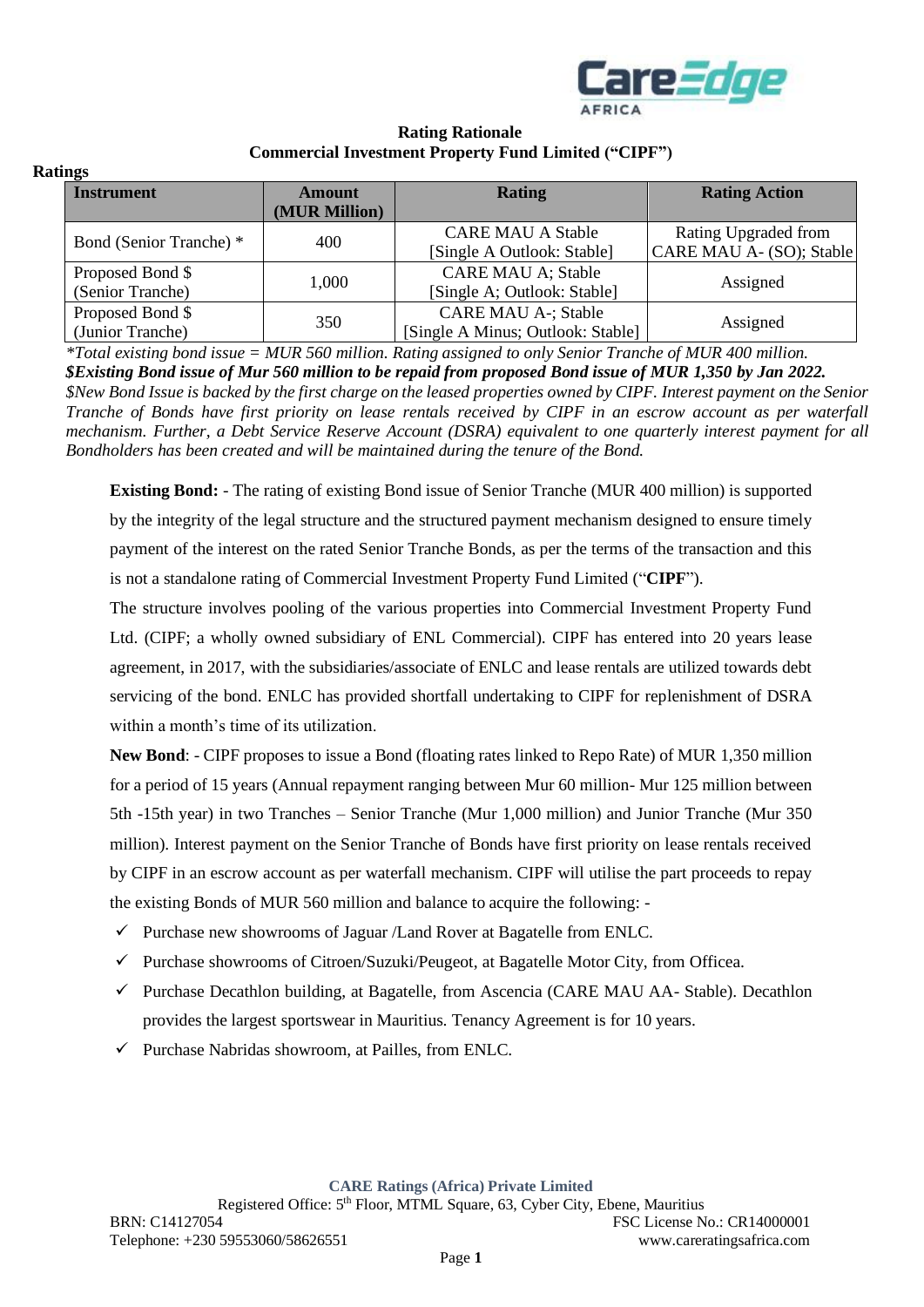

# **Rating Rationale**

The rating factors the strong parentage of the ENL group, more than 85% of the proposed lease rentals to be received from profitable subsidiaries [Axess Limited (CARE MAU A+ Stable), Ensport (Decathlon), Grewals and Nabridas) of ENLC, similar lease tenure compared to bond tenure with low exit risk, satisfactory financial risk profile of the lessee's belonging to diverse industries, financial support from ENLC in the form of funded DSRA for one semi-annual interest payment & shortfall undertaking to maintain the same over the tenure of the bond.

The rating is, however, constrained by the volatile financial performance of some of the tenants during last 3 years including FY21, future performance of the rental paying subsidiaries and their ability to pay rental in timely manner, interest rate risk and refinancing risk at the time of bond redemption.

## **Rating sensitivities**

*Positive factors that could, individually or collectively, lead to positive rating action/upgrade* 

- Timely receipt of lease rentals
- Improvement in performance of subsidiaries /lessees

## *Negative factors that could, individually or collectively, lead to negative rating action/downgrade*

- Additional debt by CIPF
- Higher than projected dividend payout to group companies' vis a vis profit
- Non increase in annual rentals by 5%
- Operational and financial performance of Axess and any downward revision in rating of Axess

#### **BACKGROUND**

Incorporated in 2016, CIPF is a property fund. It is a wholly owned subsidiary of ENLC and owns seven offices/industrial assets located predominantly in the Moka/St. Pierre region in Mauritius. These properties are occupied and currently used by the subsidiaries of ENLC.

In January 2017, CIPF has entered into 20 years lease agreement with all the tenants (subsidiaries of ENL Commercial). ENLC had infused equity of MUR 112 million in FY16-17 and additional equity of MUR 50.2 million in FY20 (transfer of land and buildings located at Pailles -mainly Axess Central Warehouse, Michelin and Agro Building).

Post new Bond issue and acquisition of the targeted properties (as stated above), CIPF will enter into 20 years Agreement with Axess (JLR and Citroen/Suzuki/Peugeot showroom) and 10 years Agreement with Ensport (Decathlon).

As per the early redemption clause in the previous bond issue Memorandum- on the 5th year, the company is entitled to an early call option to repay the bond. Accordingly, the company proposes to issue a new Bond at a cheaper rate & repayable in 14 variable tranches (unlike bullet repayment).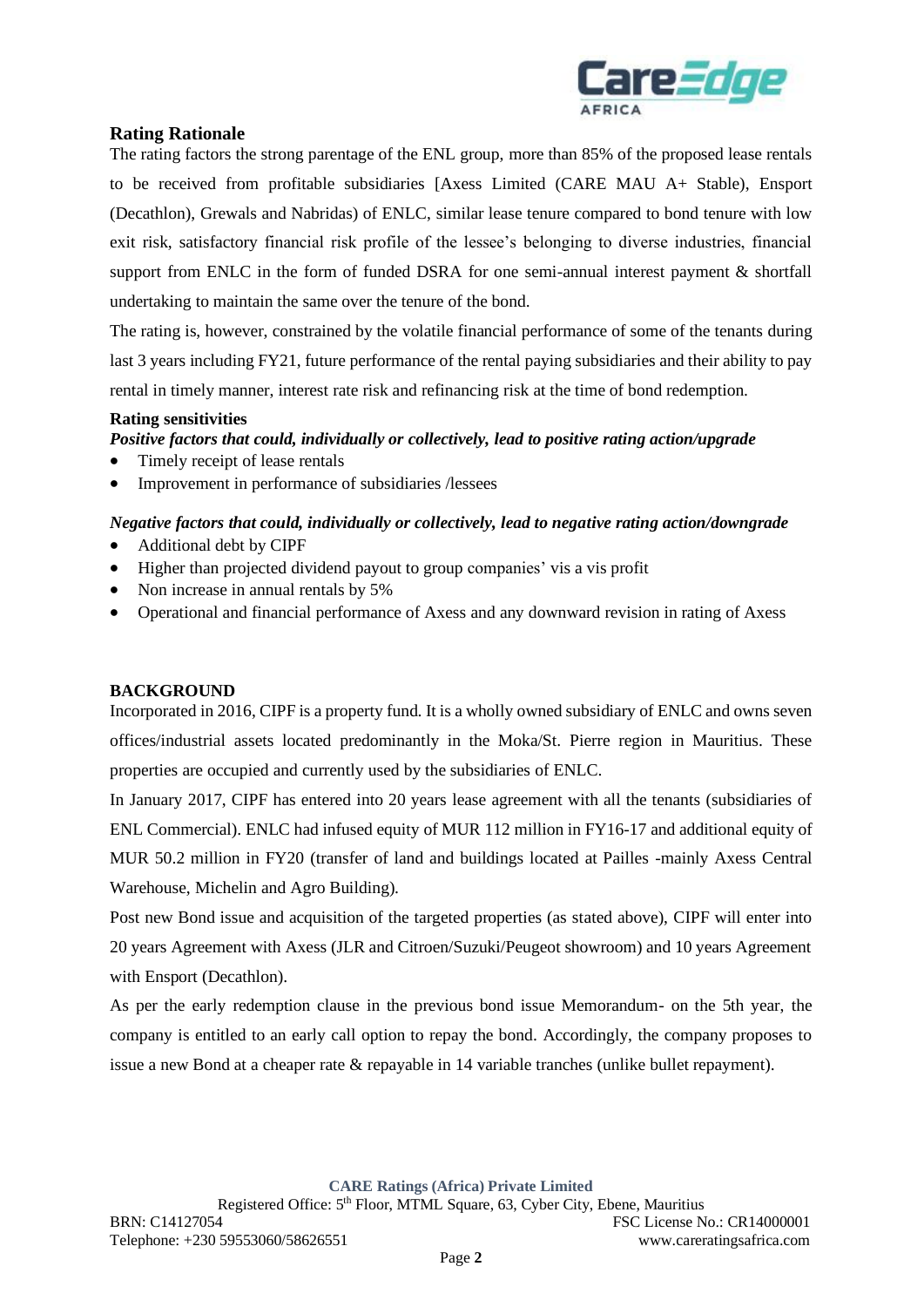## **Proposed Bond structure**





The notes shall be structured into - Senior Bond (MUR 1,000 million) and Junior Bond (MUR 350 million). Both the Bonds will share an identical security package; however, the Junior Tranche shall be subordinated to the Senior Bonds.

The senior secured Bond shall have maturity between 5Y and 15Y. To optimise the borrowing costs, each maturity will be between MUR 60M and MUR 125M. The targeted floating rate of interest for the senior bond shall be between 3.45% and 4.15% per annum

The junior secured bonds shall have a maturity of between 13Y and15Y. Each maturity will be between MUR 100m and MUR125m and the target floating rate shall be between 4.15%-4.25%

#### **Strong parentage of ENL Group**

CIPF is a 100% subsidiary of ENLC, which is a wholly owned subsidiary of ENL Limited (ENL: rated **CARE MAU A; Stable**). ENL is one of the large conglomerates in Mauritius having diverse business interest from Land and Investment, Commerce and Industry, Real Estate, Agro-Industry hospitality, logistics, Fintech to IT & ITeS domain. Land & Investment and Real Estate and Commerce & Industry are major business segments of ENL. ENL is controlled and managed by the Espitalier Noel family.

The group owns around 23,000 arpents (acres) of land in Moka (Centre of the island and most populated & one of the posh areas of Mauritius), Savannah (South) and Bel Ombre/Case Noyale (South-West). It grows sugar cane on 15,000 arpent of land and have earmarked about 5% of this area (around 1,000 arpent near Moka) for real estate development over next 10 years. Since the group has been holding such land for more than 100 years, its cost is almost negligible as compared to its current value. In 2011, the group inaugurated the Bagatelle Mall which is the most popular mall of Mauritius and has increased the land value in Moka region. The group's strategy for growth has remained virtually unchanged over time: it leverages its significant land assets, to create cash-generating businesses that participate in building up modern-day Mauritius.

The promoters of ENL group hold their stake in various group entities through L'Accord. Four of the group's companies (ENL Limited [CARE MAU A Stable], Rogers, Ascencia [rated CARE MAU AA-Stable] and Commercial Investment Property Fund) are listed on SEM, with a market capitalization exceeding MUR 25 billion (against total debt of MUR 24 billion).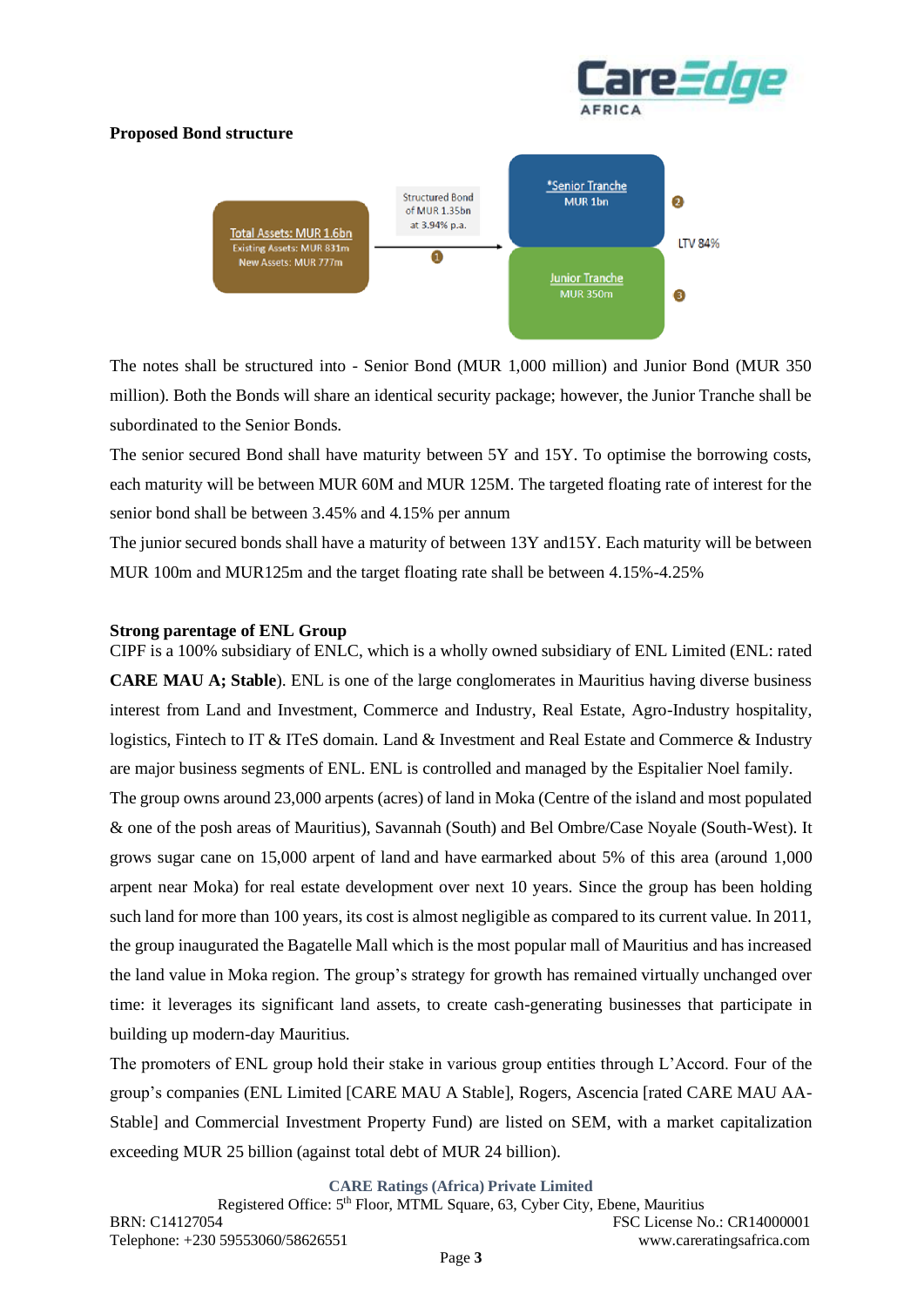

| ENL Limited (Standalone Financials) as on June 30, 2020 are as under:        |           | <b>MUR</b> Million |
|------------------------------------------------------------------------------|-----------|--------------------|
| For the year ended as on June 30,                                            | 2019      | 2020               |
|                                                                              |           | <b>Audited</b>     |
| <b>Total Income</b>                                                          | 255       | 226                |
| <b>EBIDTA</b>                                                                | 60        | (92)               |
| Interest                                                                     | 199       | 389                |
| Fair value gain on revaluation of investment properties                      | 282       | 1,869              |
| Profit on sale of land                                                       | 43        | 872                |
| <b>PAT</b>                                                                   | 189       | 2,640              |
| Gross Cash Accruals (GCA) (Net of fair value gain in FY19,<br>FY20 & 9MFY21) | 189       | 771                |
| Dividend paid/proposed                                                       | 195       | 169                |
| Tangible networth                                                            | 17,348    | 19,656             |
| Total debt                                                                   | 7,223     | 7,336              |
| Investment in Subsidiaries                                                   | 14,685    | 13,661             |
| Cash & Bank balances                                                         | 609       | 789                |
| PAT (after defd. tax) / Total income                                         | 74.12     | 1170.71            |
| Overall gearing ratio                                                        | 0.42      | 0.37               |
| Interest coverage (times)                                                    | <b>NM</b> | NM                 |

## *Tenure of lease Agreements matching bond tenure with low exit risk*

The tenure of lease Agreement for all properties/proposed properties is 15 years or more (as on January 2022; signed for 20 years in January 2017) and the tenure of proposed Bond to be issued in January 2022(Mur 1,350 million) will be also 15 years providing stability of cash flows in form of lease rentals. The lease rentals are triple-net (lessee would bear real estate taxes, building insurance and maintenance) and inflation indexed. Increase in lease rentals is linked to increase in inflation from FY20 (with cap of 10%) with minimum escalation of 5%. It mitigates the inflation risk to lease rentals to certain extent.

Further, the risk of early termination of the lease agreement is low given that the lessees are the subsidiaries of ENL and part of same group.

Prior to the transfer of the properties to CIPF the same was being utilized by these tenants for over last 10-15 years. Post transfer, the properties have been used by these tenants for 5 years. Given that these are all ENL group companies, the management has indicated that all Agreements will be renewed well before maturity. Annual Rental for FY20, FY21 and post new acquisition in FY22 is as under:

| No.            |                               | <b>Property Type</b>   | <b>Annual rental</b> |                |        |               | <b>Property</b>  |
|----------------|-------------------------------|------------------------|----------------------|----------------|--------|---------------|------------------|
|                |                               |                        | (FY20)               | (FY21)         | (FY22) | (FY23)        | <b>Valuation</b> |
|                |                               |                        |                      |                |        | (MUR Million) |                  |
|                | <b>Axess Limited</b>          | Showroom               | 21                   | 27             | 45     | 69            | 912              |
| 2              | Grewals (Mauritius) Ltd       | Industrial             | 8                    | 8              | 9      | 10            | $192**$          |
| 3              | Plastinax Austral Ltd         | Industrial             |                      | 6              | 6      | 6             | 95               |
| $\overline{4}$ | Nabridas Limited              | Industrial / Warehouse |                      | 5              | 6      | 6             | 88               |
|                | <b>Box Manufacturing</b>      | Industrial             | 2                    | $\overline{2}$ | 2      | ∍             | 25               |
| 6              | <b>JMD</b>                    | Industrial             | ◠                    | $\mathfrak{D}$ | C      | 2             |                  |
| ⇁              | Rennel Ltd                    | Industrial             | 3                    | 3              | 3      | 3             | 47               |
| 8              | <b>Ensport Limited</b>        | Sports warehouse       |                      |                | 8      | 18            | 250              |
| 9              | Interest from group companies |                        | 3.5                  | 0.64           | 1      |               |                  |
|                | <b>Total</b>                  |                        | 49                   | 53             | 82     | 120           | 1,608            |

 *Note: Overall valuation of property to bond issue is 1.20 times (LTV of 84%) \*\* Includes valuation of properties leased to JMD*

#### **CARE Ratings (Africa) Private Limited**

Registered Office: 5<sup>th</sup> Floor, MTML Square, 63, Cyber City, Ebene, Mauritius BRN: C14127054 FSC License No.: CR14000001 Telephone: +230 59553060/58626551 www.careratingsafrica.com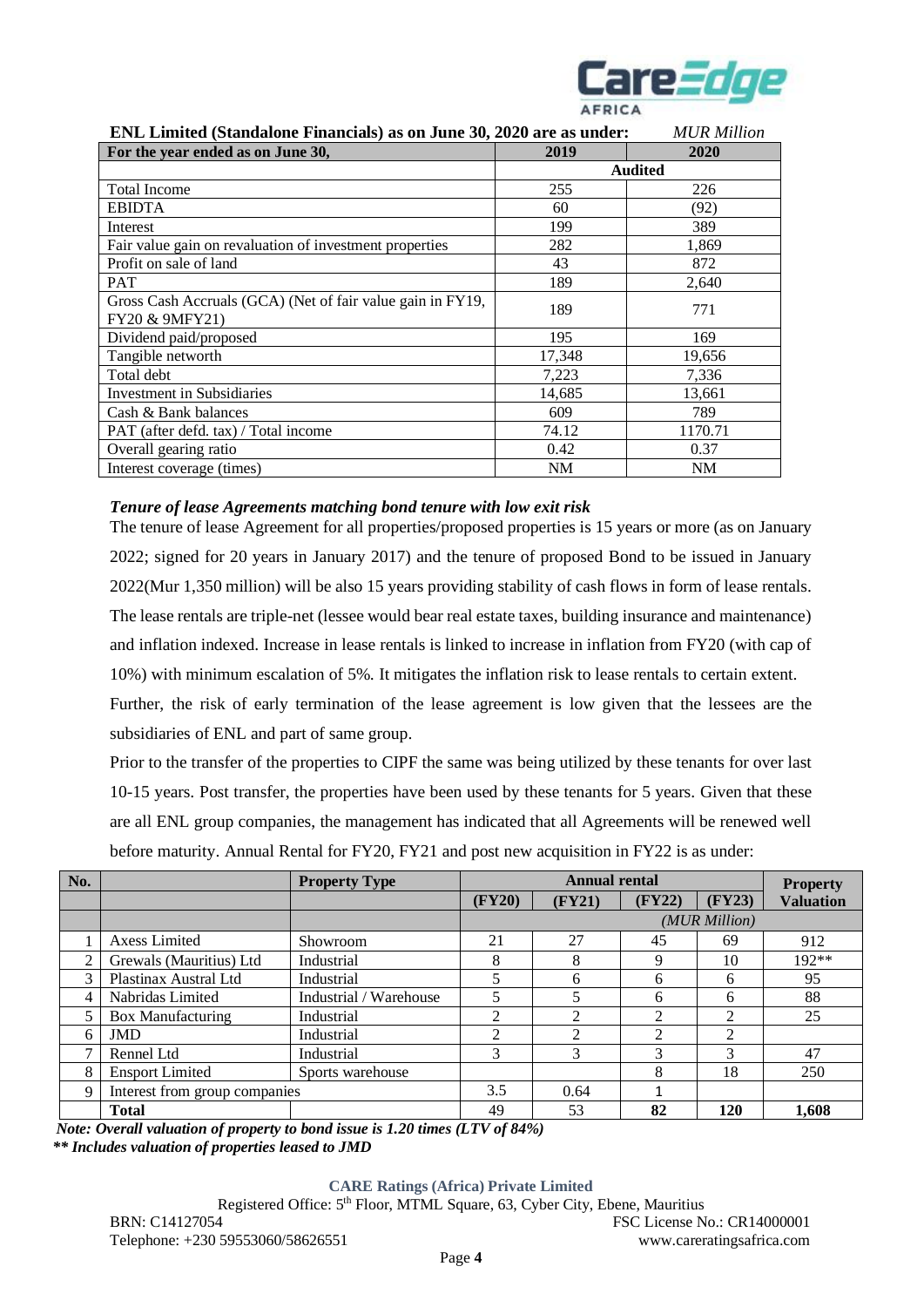

| <b>Feature</b>  | <b>Details</b>                                                                                                        |
|-----------------|-----------------------------------------------------------------------------------------------------------------------|
|                 | The Basic Monthly Net Rental payable excludes                                                                         |
| Lease Rentals   | Value added tax and the Lessee shall be liable to pay value added tax at the current rate of 15% or such<br>1.        |
|                 | other rate as may be applicable from time to time.                                                                    |
|                 | Charges payable for services rendered in respect of the Leased Property<br>2.                                         |
|                 | Payments of insurance, electricity, water, sanitation fees and other utilities<br>3.                                  |
|                 | However, Lessee will deduct TDS payable by lessor (currently 5%).                                                     |
|                 | Lessee shall pay the Basic Monthly Net Rental in advance on or before the fifth day of each month upon receipt        |
| Rental payment  | of a monthly invoice to be issued by the Lessor.                                                                      |
| terms           | All payments made by the Lessee to the Lessor in terms of this Agreement shall be effected by cheque or by            |
|                 | electronic payment directly into the Lessor's nominated bank account or by such other means as the Lessor may         |
|                 | from time to time by notice in writing direct.                                                                        |
|                 | Lessee would be required to pay the cost of all electricity, water, gas and other amenities consumed by the           |
|                 | Lessee in or on, or attributable to, the Leased Property directly to lessor or the utility provider. Also, all refuse |
| Maintenance and | removal charges, sewerage, sanitary fees and domestic and industrial effluent fees levied from time to time in        |
| other charges   | respect of the Leased Property are to be paid by lessee.                                                              |
|                 | Throughout the duration of this Lease, the Lessee shall maintain and repair the interior and exterior of the          |
|                 | Premises and all parts thereof, together with all fixtures, fittings and the Appurtenances, in good order and         |
|                 | condition and for such purpose shall attend to such repairs and provide such replacements as may be required.         |
|                 | No lock-in period. However, lease agreement is between the subsidiaries of ENLC and CIPF wherein former               |
| Lock In Period  | has established track record of operations and is currently utilizing that property and on early termination entity   |
|                 | has to pay rent for entire lease period.                                                                              |

### *Key features of the Lease Agreement*

### **Satisfactory financial risk profile of Lessee's (Axess Limited, Decathlon, Grewals and Nabridas) to pay more than 80% of future rentals**

All the tenants are part of ENL group and are direct subsidiaries of ENLC and step-down subsidiaries of ENL. All the tenants have established track record of operations of over 15 years having business interest in diverse industries viz. Automobile dealership, Eyewear manufacturing and Construction. This reduces the industry specific risk to overall cash flow in form of lease rentals owing to the inter group financial support as all tenants being part of ENL Group and there has been past instances of financial support from ENLC to its subsidiaries. Total rental from Axess will be MUR 69 million in FY23 (to be increased by 5% annually), which is adequate to cover interest payment of the Bond (MUR 54 million). This apart, rentals will be received from Ensport (Decathlon), Grewals, Plastinax and Nabridas which were profitable during past years. However, timely receipt of rentals is exposed to the volatility in performance of these subsidiaries.

All the tenants are the part of ENL group and are direct subsidiaries of ENLC and step-down subsidiaries of ENL Limited. All the tenants have established track record of operations of over 15 years having business interest in diverse industries viz. Automobile dealership, Fashionable Eyewears, Construction, Textile, Plastic products and carton packaging products. This reduces the industry specific risk to overall cash flow in form of lease rentals owing to the inter group financial support as all tenants being part of ENL Group and there has been past instances of financial support from ENLC to its subsidiaries. Total rental from Axess will be MUR 68 million in FY23 (to be increased by 5% annually), which is adequate to cover interest payment of the Bond (MUR 54 million). This apart, rentals will be received from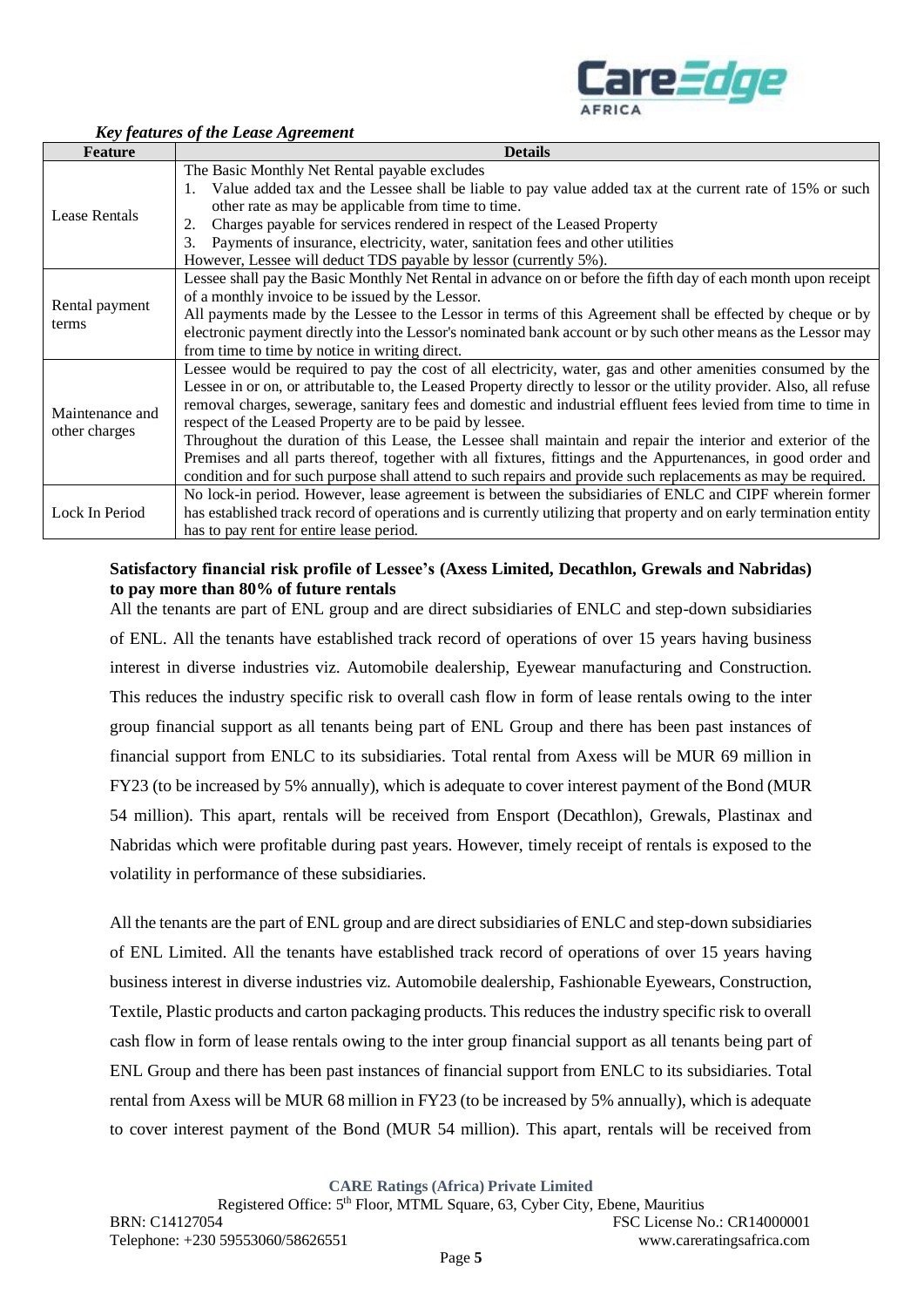

Decathelon, Grewals and Nabridas which has posted profit during last 2 years. However, timely receipt of rentals is exposed to the volatility in performance of these subsidiaries.

As on Sep 30, 2021, CIPF has extended loans of MUR 24.7 million to ENLC, MUR 9.2 million to Grewal's and MUR 0.4 million to JMD, which are receivable on demand.

#### *Funded DSRA for 1 quarterly interest payment for new Bond issue of Mur 1,350 million*

CIPF already maintains DSRA equivalent to 1 semi-annual coupon payment for Sr Tranche of Bond issue of 2017, which is Mur 12 million (based on initial interest rate). DSRA has been set up by way of a bank guarantee from ENLC in favour of CIPF. The bank guarantee has been carved out by The Mauritius Commercial Bank Ltd ("MCB") by blocking/reducing the sanctioned fund based working capital limit of ENLC with MCB. MCB, has confirmed that – ENLC has issued a bank guarantee in favour of CIPF and that the bank guarantee is part of ENLC's overall credit limit with MCB.

CIPF proposes to provide DSRA equivalent to 1 quarterly coupon payment for proposed Bond issue (Mur 1,350 million) in January 2022, which is Mur 14 million (based on initial interest rate). Given the excess cash of Mur 34 million in CIPF as on September 30, 2021 (parked with group companies), the management stated that they will be providing funded DSRA. However, there can be a possibility of a non-funded DSRA by way of a bank guarantee from ENLC in favour of CIPF. The bank guarantee (like earlier Bond issue) will be carved out by The Mauritius Commercial Bank Ltd ("MCB") by blocking/reducing the sanctioned fund based working capital limit of ENLC with MCB.

#### **Interest rate risk**

Bonds were issued in 2017 with interest rate of Repo rate + 200 bps (Senior Tranche) and Repo Rate + 300 bps (Junior tranche) thereby directly linked to repo rate which is fixed by Bank of Mauritius and reset on a quarterly basis. Accordingly, interest servicing obligation of CIPF is floating. Repo rate was reduced to 1.85% in April 2020 and has been maintained at the same level. The company has significantly benefited from the reduction of Repo rate. This coupled with minimum 5% increase in rentals for all tenants led to higher profitability and mitigated interest rate risk. Interest coverage ratio improved from 1.2x in FY19 to 1.5x in FY20 to 2.1x in FY21.

CIPF now proposes to issue another Bond of Mur 1,350 million in January 2022 (repayable between 5- 15 years) with interest rate of Repo rate + 160 – 230 bps (Senior Tranche- based on tenure 5-15 years) and Repo Rate  $+ 230-240$  bps (Junior tranche – based on tenure 13-15 years). While Repo rate is expected to remain at the same level for at least next 1 year and may increase thereafter, the company will benefit from the minimum 5% increase in annual rentals. Interest coverage for proposed Bond issue is more than 2.8 times for senior tranche (FY23 onwards) and more than 2.00 times (FY23 onwards) for overall interest payments to absorb any adverse movements.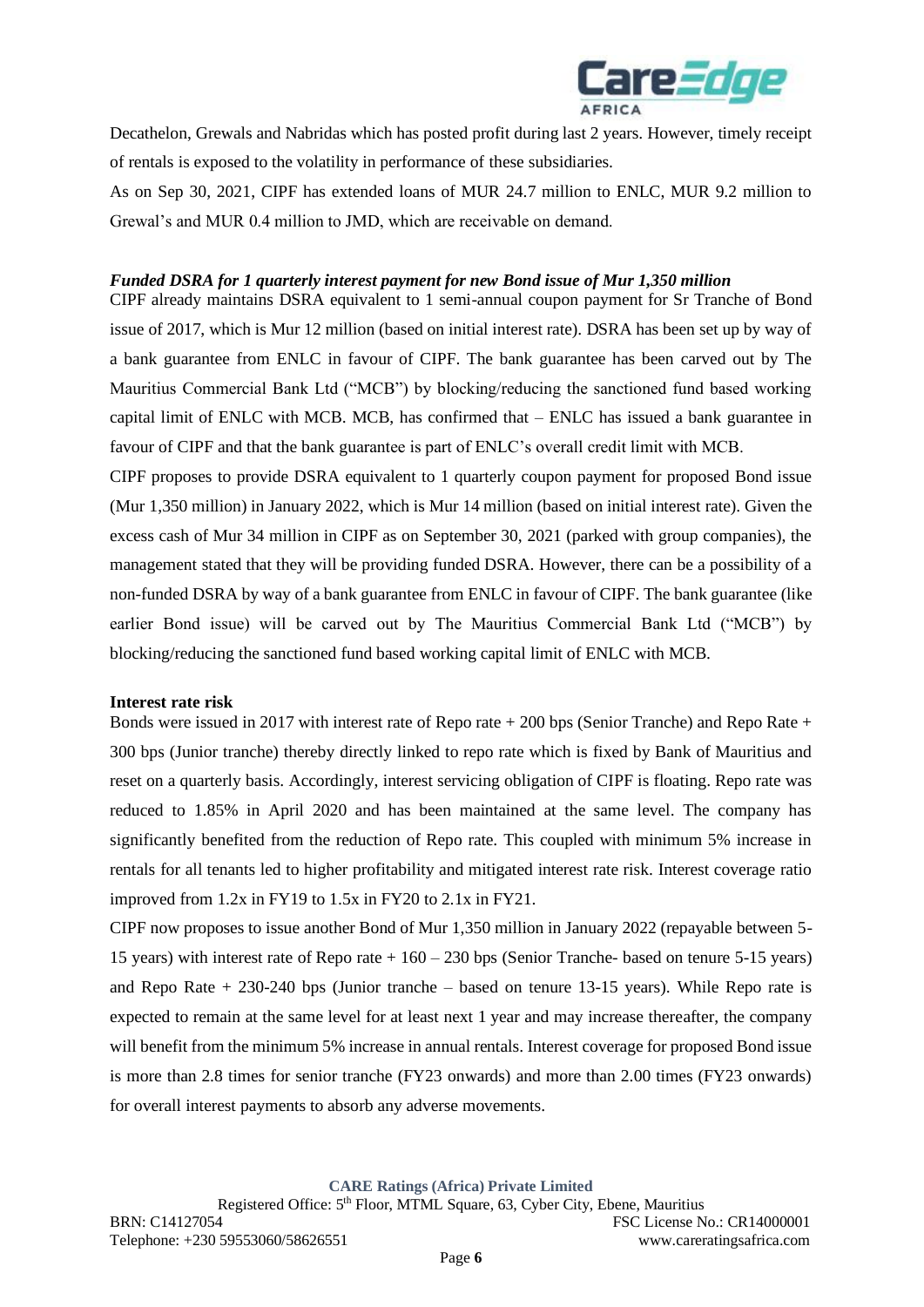

#### **Refinancing risk at the time of redemption**

CIPF's existing Bond issue of MUR 560 million was repayable at the end of 10th year, leading to a refinancing risk on maturity. CIPF now proposes to issue a new Bond and prepay this Bond.

For the proposed Bond issue of MUR 1,350 million, the repayment of the Senior Tranche will happen annually (MUR 70-125 million) after a moratorium of 5 years (i.e between FY27-37) and Junior Tranche after a moratorium of 13 years (between FY34-37). The annual cashflow projected to be generated by CIPF is adequate enough to repay the Sr. Tranche. Annual Coverage for Sr. Tranche Bond repayment is more than 1.2x. (FY27-37) and cumulative coverage is more than 3.8x (FY27-37).

Annual Coverage for Total Bond repayment is more than 1.1x. (FY27-37) and cumulative coverage is more than 3.0x (FY27-37).

The management indicated that given the long-term lease Agreement they will/can refinance part of the Bond well before maturity. Given the and strong cashflow of the leases, increase in property value, positive outlook of real estate in Mauritius and minimum 5% increase in rentals of the leases the refinancing risk is low. The same is partly mitigated considering the company being part of ENL group. Finally, the sale of real estate is the last resort.

This apart Property value provided for the total Bond issue  $= MUR$  1,608 million (1.2x) and in case if property value falls below 1.10 times, the Issuer shall, within 30 days, take all necessary steps to restore the property value to more than 1.10 times. For Senior Tranche property value to be maintained over 1.55x. This also provides cushion to the company.

| <b>Financials of Commercial Investment Property Fund Limited</b> |                |             | MUK Mullon   |               |
|------------------------------------------------------------------|----------------|-------------|--------------|---------------|
| <b>CIPF</b>                                                      | <b>FY19</b>    | <b>FY20</b> | <b>FY 21</b> | <b>Q1FY22</b> |
|                                                                  | 12 M (Audited) |             |              |               |
| Rental Income                                                    | 37.6           | 45.3        | 52.6         | 13.8          |
| Other Income (Straight line rental income accrual $+$ Interest   | 29.0           | 26.2        | 24.4         | 5.3           |
| <i>income</i> )                                                  |                |             |              |               |
| <b>Total income</b>                                              | 66.6           | 71.6        | 77.1         | 19.2          |
| <b>EBITDA</b>                                                    | 62.7           | 67.4        | 73.0         | 18.6          |
| Depreciation                                                     | 10.8           | 11.8        | 14.2         | 3.5           |
| Interest                                                         | 32.5           | 29.7        | 23.9         | 5.9           |
| <b>PBT</b>                                                       | 19.4           | 26.0        | 35.0         | 9.2           |
| <b>PAT</b>                                                       | 16.0           | 17.6        | 28.9         | 7.6           |
| <b>GCA</b>                                                       | 26.8           | 29.4        | 50.0         | 11.2          |
| Share Capital                                                    | 112.3          | 162.5       | 162.5        | 162.5         |
| Tangible Networth                                                | 132.1          | 199.9       | 228.7        | 236.4         |
| Total Debt:                                                      | 560.0          | 560.0       | 560          | 560           |
| <b>EBITDA</b> Margin                                             | 94.2%          | 94.2%       | 94.8%        | 96.8%         |
| PAT Margin                                                       | 25.7%          | 26.1%       | 39.5%        | 39.5%         |
| Cash & cash equivalents                                          | 11.0           | 0.0         | 0.1          | 0.7           |
| Gearing                                                          | 4.2            | 2.8         | 2.4          | 2.4           |
| Interest Coverage (EBITDA/Interest expense)                      | 1.9            | 2.3         | 3.1          | 3.1           |

| <b>Financials of Commercial Investment Property Fund Limited</b> | <b>MUR Million</b> |
|------------------------------------------------------------------|--------------------|
|                                                                  |                    |

➢ Performance of CIPF has improved in FY21 compared to FY20. As per Rental Agreement, Rental for all tenants has been increased by 5% since July 2021. CIPF also posted higher PBT of MUR 35 million in FY21 compared to MUR 26 million in FY20. Henceforth, annual escalation will be in line

#### **CARE Ratings (Africa) Private Limited**

Registered Office: 5<sup>th</sup> Floor, MTML Square, 63, Cyber City, Ebene, Mauritius BRN: C14127054 FSC License No.: CR14000001 Telephone: +230 59553060/58626551 www.careratingsafrica.com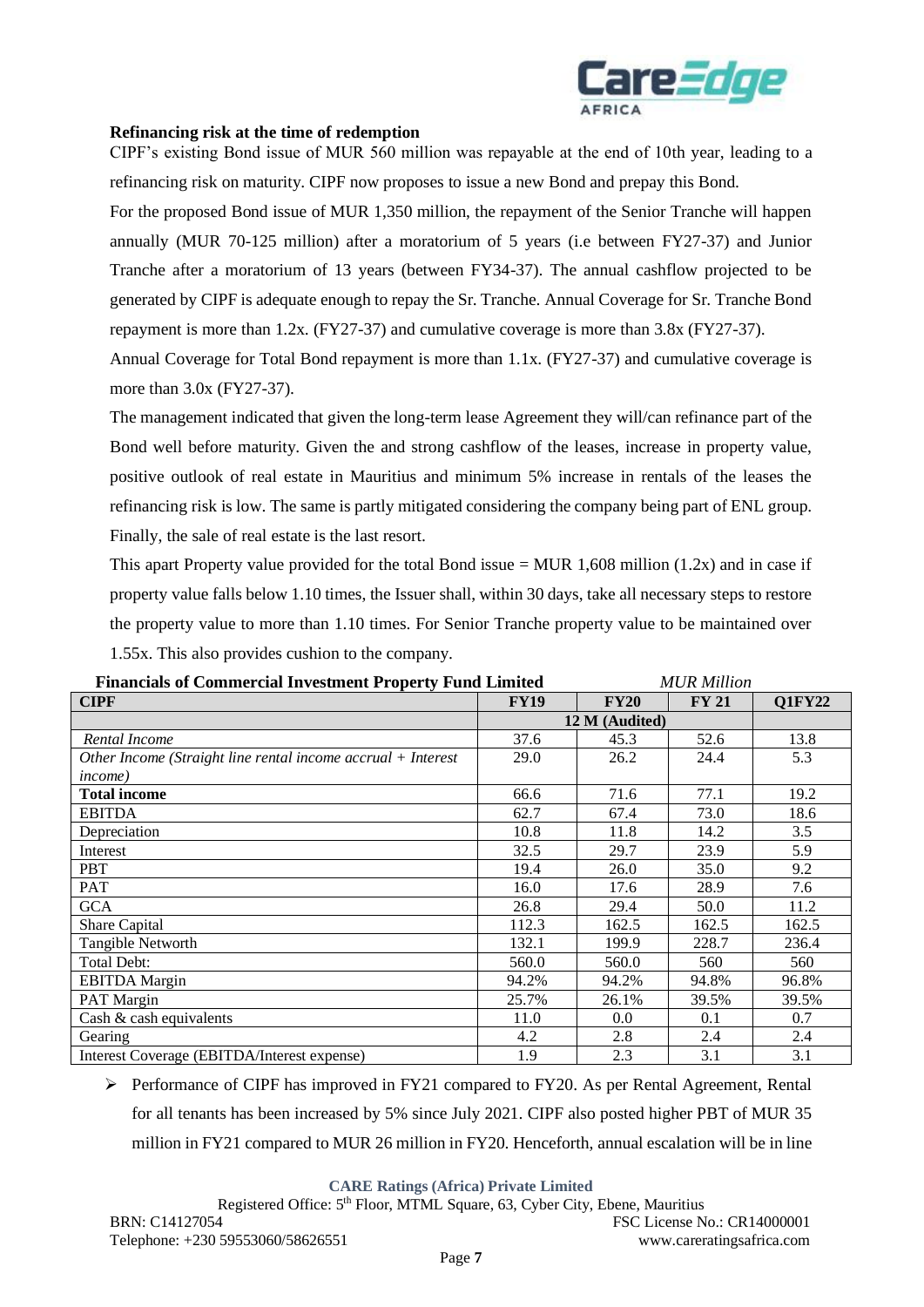

with the % increase in CPI subject to min 5% p.a. and max 10% p.a. As on 30 September 2021, CIPF has parked its excess cash of Mur 34 million with ENLC (Mur 24.7 million) and JMD (Mur 9.2 million) and had a cash balance of Mur 1.0 million.

 $\triangleright$  In FY21 CIPF paid interest expenses of Mur 23.2 million on the bond of MUR 560 million

## **Performance of tenants**

- Covid-19 had a general impact on the New Vehicles Market (around 20% decline in sales of New Vehicles compared to pre-covid levels), which explains the decrease in the profitability of Axess (accounting for 51% of CIPF's rental income in FY21). Increase in freight charges and depreciation of the rupee resulted in a drop in margins. Supply chain is currently a major concern. The focus of Axess is on generating more volumes for those brands where stock is available. The future performance is expected to be driven by market recovery and increasing demand for new vehicles.
- Grewal's performance has improved in FY21 and Q1FY21 due to the boost in the construction sector. Grewals has diversified its business activities and has launched new business lines including metals (supply of iron sheets) & waterproofing. In FY21 & Q1FY21, Grewals (accounting for 15% of CIPF's rental income in FY21) witnessed a significant increase of 40% in turnover and with a better cost management achieved higher profitability.
- In FY 20, COVID-19 impacted Plastinax (accounting for 11% of CIPF's rental income in FY21) the most. However, the company was able to successfully diversify its customer base in FY21. This has led to increase in turnover in FY21 and Q1FY21 and has boosted the company's profitability significantly. Plastinax has secured significant orders from major clients and the outlook looks positive for the company.
- Nabridas, manufacturer of swimming pools and fibre products (accounting for 10% of CIPF's rental income in FY21), witnessed a 26% growth in turnover and more than 100% growth in PAT in FY21 over FY20. This was due to higher number of swimming pools sold - both in the local and regional market. Nabridas has the largest market share in Mauritius and had always adopted innovative approach to increase its customer appeal. Given the order book position, the company expects to post better number in FY22.
- JMD (accounting for 4% of CIPF's rental income in FY21) has diversified its business activities from B2B to B2C. A new operations manger has been appointed to look after the operational side of the B2C business. B2C business has taken up very rapidly and significant orders are in the pipeline.
- Ensport Limited, representing Decathlon brand in Mauritius, opened its first retail outlet in May 2021. During last six months it has become the most popular sports outlet of Mauritius. The company has achieved a turnover of MUR 107 million in one quarter and is expected to achieve a target of MUR 400 million by the end of FY22.